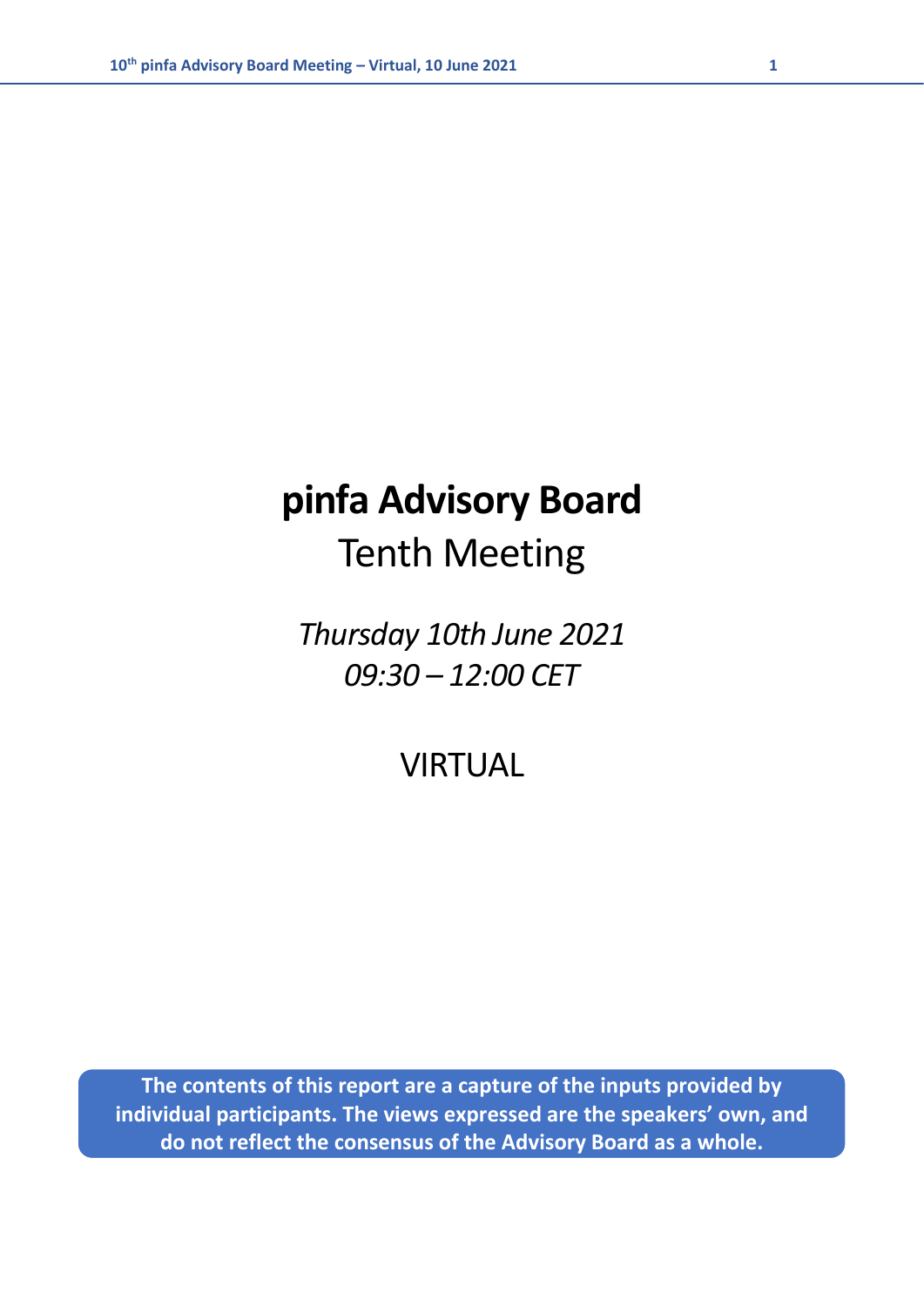## **This report**

- **1. Advisory Board participants**
- **2. Purpose of the Pinfa Advisory Board meetings**
- **3. The 10th pinfa Advisory Board meeting**
- **4. Ideas to move forward**

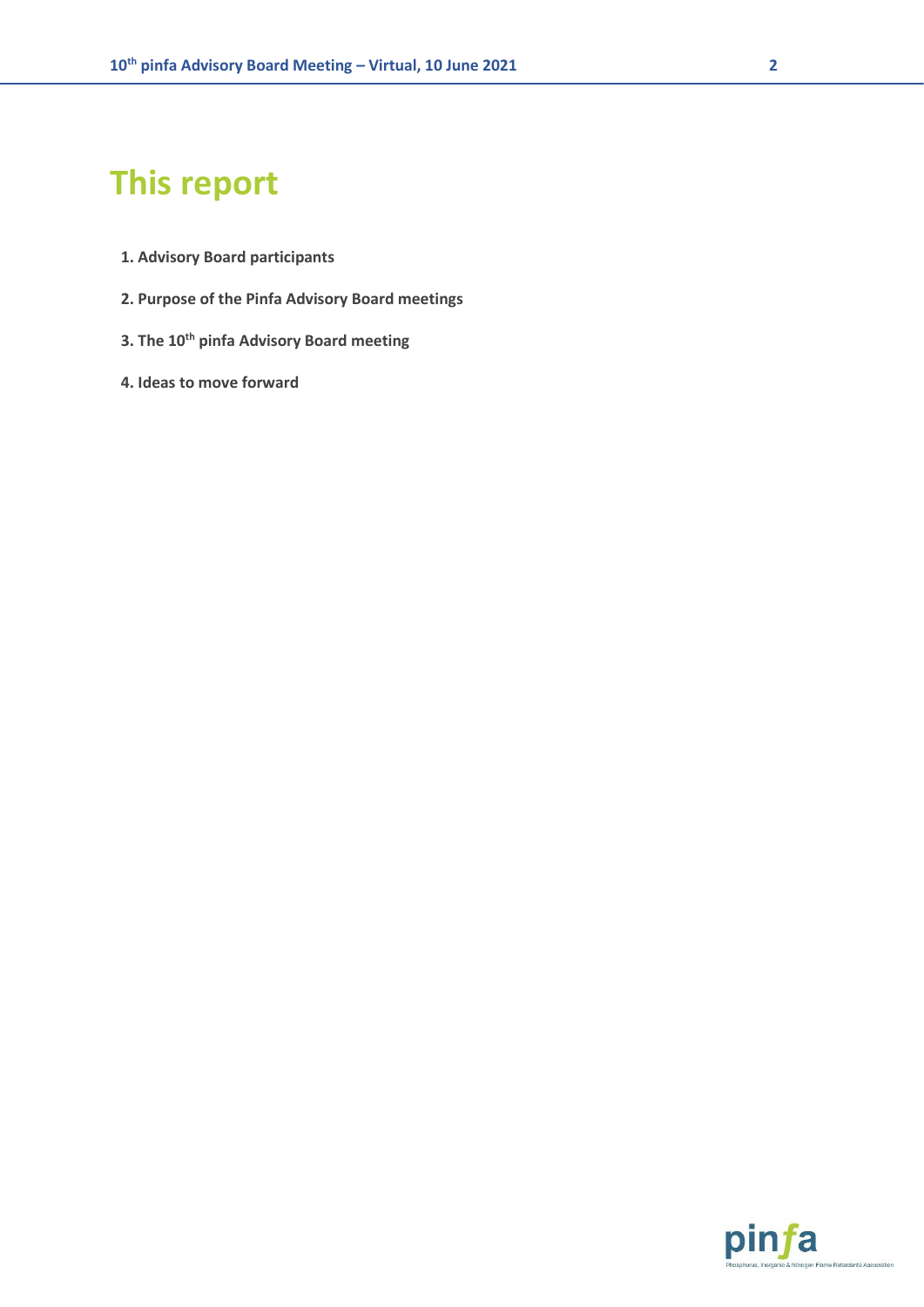### **1. Participants**

#### **External representatives**

**Sicco Brandsma,** *Senior Researcher, Institute of Environmental Studies, Vrije Universiteit Amsterdam*

**Diane Daems,** *Senior Fire Expert, Global Material & Industry Sustainability, Huntsman Corporation*

**Perrine Ethuin,** *Executive Chair, Modern Building Alliance*

**Anja Hofmann,** *Fire Behaviour Engineer, BAM Federal Institute for Materials Research & Testing and Vice President, Association for the Promotion of German Fire Protection (vfdb)*

**Frank Kuebart,** *Managing Director, eco-INSTITUT*

**Pim Leonards,** *Professor, Vrije Universiteit Amsterdam*

**Lisa Melymuk,** *Assistant Professor, Research Centre for Toxic Compounds in the Environment, University of Toronto*

**Franklyn Okwara,** *Fire Safety Expert, Modern Building Alliance*

**Rudolf Pfaendner,** *Division Director, FRAUNHOFER Institute for Structural Durability and System Reliability LBF*

**Franck Poutch***, Director, CREPIM*

**Margaret McNamee,** *Professor, Lund University*

**Laurent Tribut**, *Technical Expert, Schneider Electric*

### **pinfa representatives**

**Esther Agyeman-Budu,** *General Secretary*

**Adrian Beard,** *Chairman, and Clariant Corporation*

**Vincent Mans,** *Technical Advisor*

**Adriana Jalba,** *Director of EU Advocacy, ICL Industrial Products*

**Ulrich Wietschorke**, ADEKA Corporation

#### **External moderators**

**Simon Levitt,** *Moderator, Harwood Levitt Consulting*

**Veronica Corsi,** *Assistant moderator, Harwood Levitt Consulting*

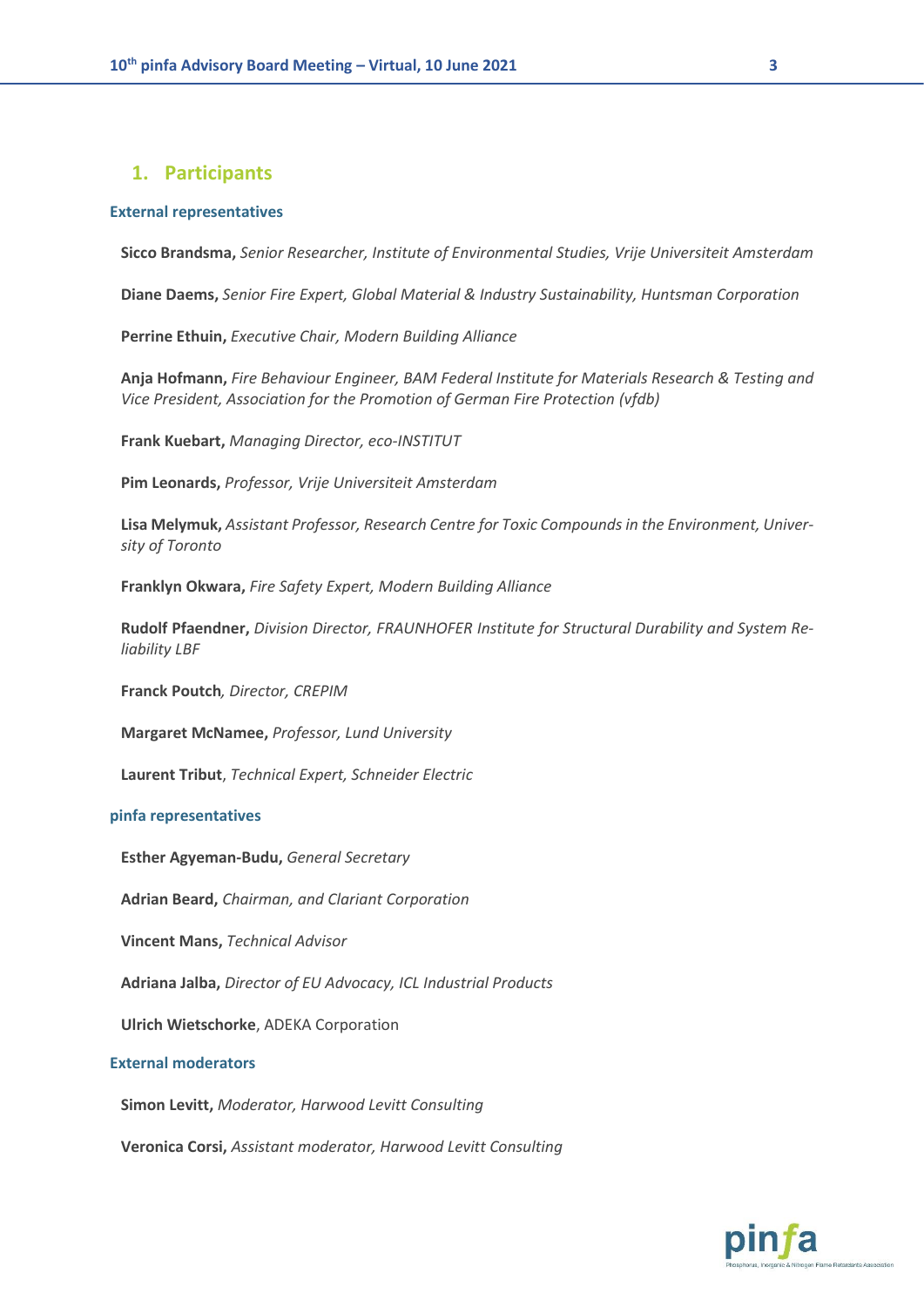### **2. Purpose of the pinfa Advisory Board meetings**

A Sector Group within Cefic, the European Chemical Industry Council, pinfa is the Phosphorus, Inorganic and Nitrogen Flame Retardants Association. Pinfa represents the manufacturers and users of non-halogenated phosphorus, inorganic and nitrogen flame retardants (PIN FRs). As such, the Association spearheads its members' shared vision of continuously working to improve the environmental, health, and safety profiles of FR products.

To this end, pinfa constantly seeks to dialogue with industry and non-industry stakeholders in the flame retardant and the fire safety spheres, as well as the environmental sphere. The meetings of the Advisory Board provide a venue for the Association to engage with leading experts in these fields, share its ideas and activities, and tap into their inputs to inform its priorities and projects.

The meetings of the Advisory Board take place twice a year. The meetings do not have fixed participation, and attendees are encouraged to extend the invitation to relevant stakeholders.

The 10<sup>th</sup> meeting of the Advisory Board was held on  $10^{th}$  June 2021. Being a virtual event, the meeting was scheduled to last for two hours, and not a full day, to keep levels of engagement high, and maximise the effectiveness of interaction.

This report does not capture the contents of the previous meetings. The latter are recorded in a separate document, available [here.](https://www.pinfa.eu/wp-content/uploads/2020/07/pinfa-Advisory-Board-Background-Past-Meetings-July-2020.pdf)

### **The Chatham House Rule**

The meetings of the Advisory Board follow the Chatham House Rule, whereby attendance and the contents of the discussions are reported, but the affiliation of each individual speaker is not revealed.

### **Competition and Compliance**

The meetings of the Advisory Board are held in strict compliance with EU and international antitrust laws, as well as Cefic dos and don'ts.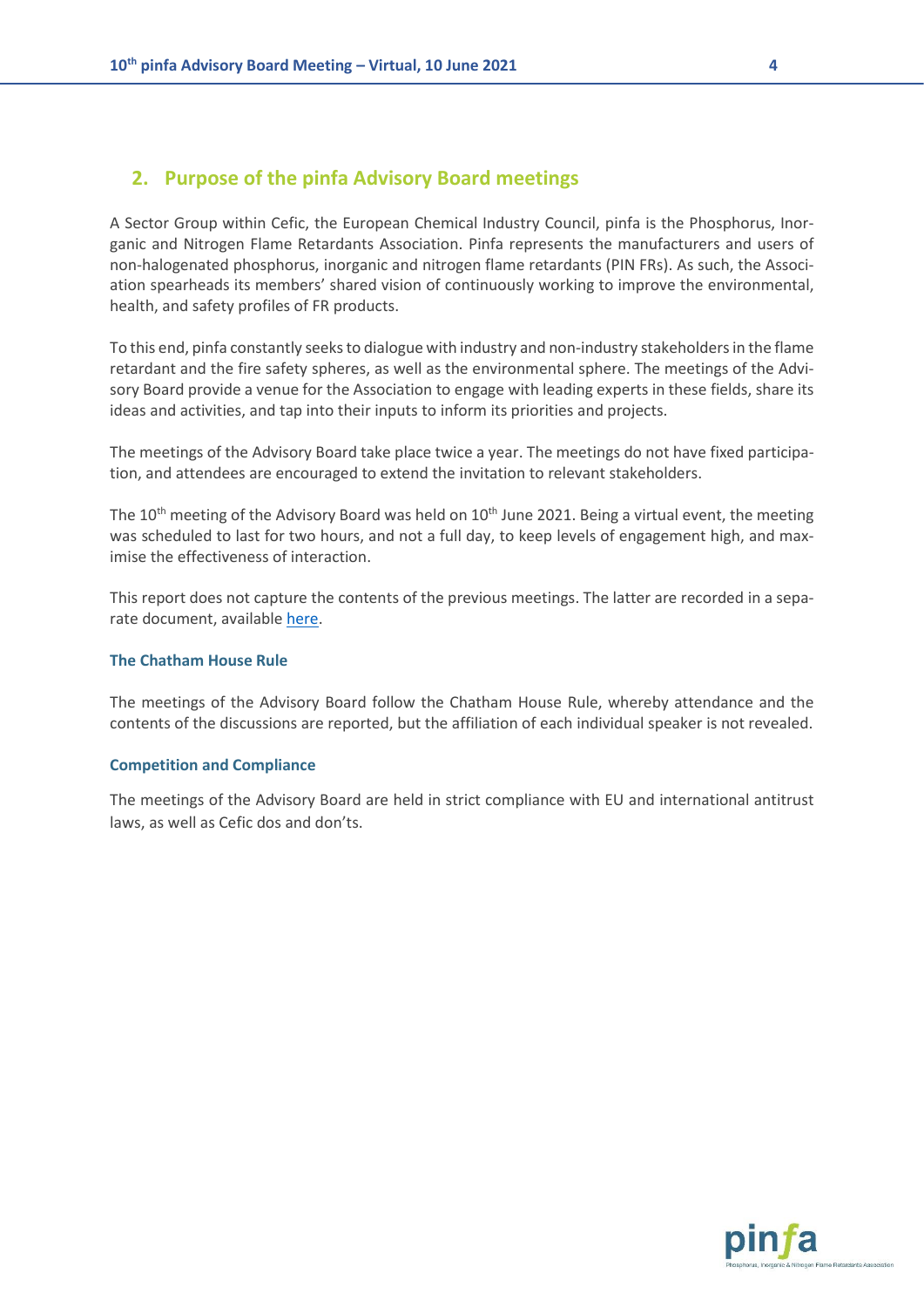### **3. The 10th pinfa Advisory Board meeting**

The 10<sup>th</sup> meeting of the pinfa Advisory Board brought together a wealth of stakeholders across flame retardant (FR) manufacturers, downstream users, and experts from testing and research institutes, as well as representatives from academia.

In the first section of the meeting, the focus was on the European Commission-sponsored project "New European fire test for facades". Dr Anja Hofmann, Fire Behaviour Engineer at BAM Federal Institute for Materials Research & Testing, shared an update on the status of the research. This was followed by a group discussion.

In the second section, the focus was on pinfa's activities around the EU Chemicals Strategy for Sustainability. Pinfa presented a menu of potential action items around the Strategy. This was followed by a group discussion around the challenges and opportunities which policy changes in this area present.

### **a. New European Fire Test for Facades**

### **Background**

In recent years, serious cladding fires around the world have exposed the vulnerabilities of buildings to fire, and propelled a reassessment of the fire performance of facades. Sponsored by the European Commission, and run by a consortium of world-leading research and testing institutes, the project "New European fire test for facades" aims to provide a common approach to gauge the fire performance of facades across European countries. The outcomes of the project will be a test method and a proposal on classification.

The first stage of this four-phase project entailed working out a test method to assess the fire safety of facades. The second stage, currently underway, aims to refine this test method in order for it to be deployed within the framework of the implementation of Regulation (EU) 305/2011.

More information on the "New European fire test for facades" is availabl[e here.](https://www.ri.se/en/what-we-do/projects/finalisation-of-the-european-approach-to-assess-the-fire-performance-of-facades)

### **Discussion**

Recognising the importance of the fire safety testing for the FR industry, as well as society as a whole, the participants of the Advisory Board meeting zoomed in on three interrelated aspects of the issue, that is, the importance of developing an inclusive standard for testing, the need for regulation to provide the conditions for applying testing, and the crucial role of implementation of standards (or lack thereof).

The choice of any particular approach to testing entails a trade-off. On the one hand, the evaluation of a specific fire safety system allows to fully appreciate the influence of the smallest variations within the situation taken into account. However, such an assessment may not be applicable wholesale beyond the individual system taken into account. On the other hand, allowing some range enables to develop a test that can be deployed across systems. However, such an assessment may not possess the same level of detail. In sum, the researcher is faced with a compromise between specificity and workability.

Another challenge lies in the inherent tension that any kind of fire safety test is vulnerable to. Whilst tests aim to replicate real-life situations, the sheer amount of variability within the latter makes this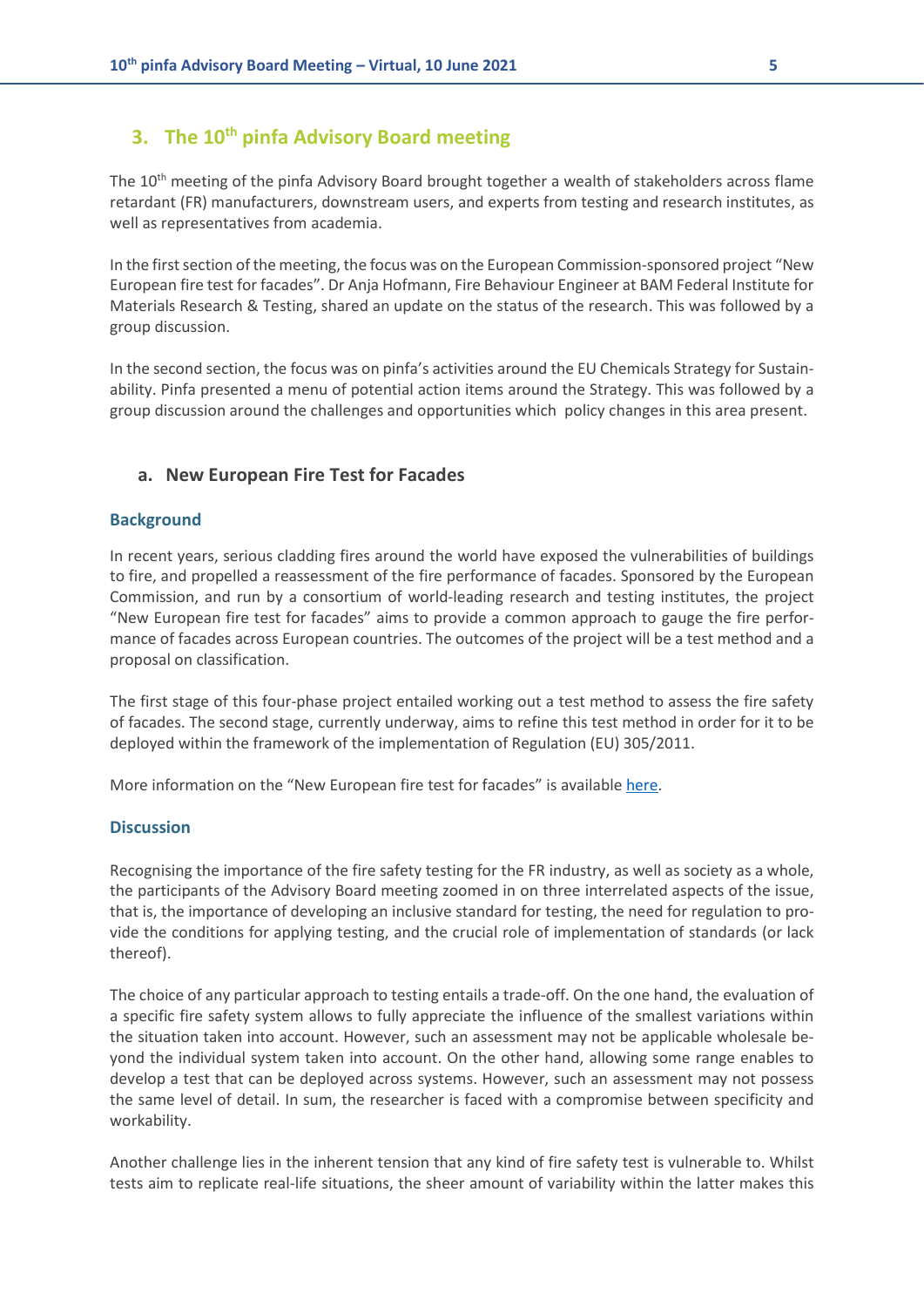impossible, as it would require performing a multitude of tests to assess the exact impacts of each variation. This is complicated further by the issue of the application of fire safety tests, that is, whether tests maps onto actual installations. This is not something that any test can solve in and of itself, nor is it the function of the test to solve this.

Based on the above considerations, there was an acknowledgement among participants that it is important that a standard for testing is developed in an inclusive manner, so as to help streamline the standardisation process. Complementary to that, it is important that the appropriate regulation is put in place, so as to enable those involved in the building process to discern which details are critical and cannot be changed, and, conversely, which details can be changed.

The issues of standardisation and regulation warrant consideration of the importance of implementation, that is, inspecting buildings to verify that they conform to the standards and the rules in place. Whilst the latter are essential to ensure that the new products that enter the market are certified, more efforts need to be made to enforce them, and cases of fraud are identified.

Part and parcel of efforts to increase safety against fire is a requirement that fire safety engineers be involved in the construction process from the beginning. Given the multifaceted competencies that are needed to tackle fire safety issues, there is great need for expert guidance in this field. This necessitates establishing a clear, common definition of what a fire safety engineer is, and setting out the education criteria for the profession across European countries. In sum, it is necessary that fire safety engineering be treated as a separate category from mechanical, civil or electrical engineering.

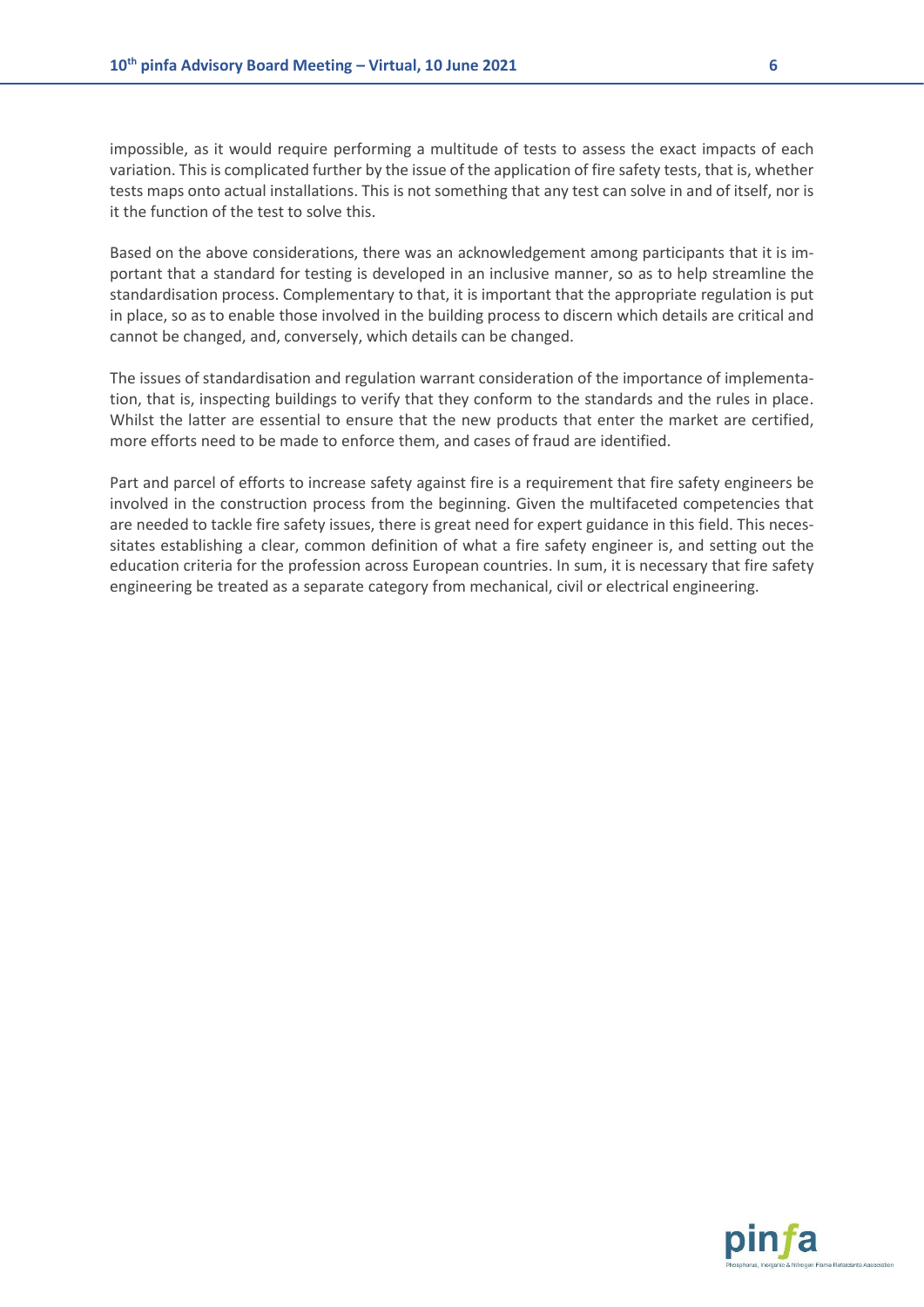### **b. EU Chemicals Strategy for Sustainability**

### **Background**

As outlined in previous meetings of the pinfa Advisory Board, the EU Chemicals Strategy for Sustainability is an initiative by the European Commission that was published in October 2020 following a stakeholder consultation. The Strategy addresses a number of issues around the safety and sustainability of chemicals in Europe, with the goal of ensuring that the chemicals that are deployed in Europe are safe and sustainable, and that harmful chemicals are prevented from entering the market. In sum, the Strategy aspires to strengthen good chemistry in Europe.

The Strategy is set to produce a number of policy changes. Some of these changes are likely to bring about challenges for the FR industry, as some FRs might have hazardous properties. Simultaneously, there will be an opportunity for the industry to benefit from the instruments that will be put in place to support the transition towards safer and more sustainable industrial production of FRs.

More information on the EU Chemicals Strategy for Sustainability is available [here.](https://eur-lex.europa.eu/resource.html?uri=cellar:f815479a-0f01-11eb-bc07-01aa75ed71a1.0003.02/DOC_1&format=PDF)

### **Discussion**

Pinfa has been active in planning around the Strategy, considering potential contributions to a safer and more sustainable FR industry in collaboration with CEFIC. The envisaged activities span across four areas, i.e., 1) non-toxic / safer chemicals, 2) zero pollution, 3) climate neutrality, and 4) circularity.

The activities proposed pivot around three key questions, i.e., 1) what the FR industry should prepare for, 2) what activities the FR industry can put in place to facilitate a transition towards safe and sustainable FRs, and 3) how the FR industry can benefit from the support that the European Commission is offering.

Within the context of the Advisory Board meeting, the focus was on ten potential action items:

- 1. **Strenghten a commitment on REACH dossier quality**, by encouraging all pinfa members sign up to the related Cefic initiative to ensure that the dossiers registered under REACH are of good quality;
- 2. **Disincentivise the use of substances of very high concern**, by not actively promoting them (independently of whether they are listed or not), and offering alternatives to customers;
- 3. **Educate about the intended uses of FRs**, by clarifying which FRs are necessary and which uses they are most appropriate for;
- 4. **Define the boundaries of "essential use" of FRs**, by clarifying which FRs may have a hazardous profile but should be selectively allowed where other measures may not be viable;
- 5. **Contribute to the debate around persistence vs. durability**, by clarifying that in most cases flame retardants are required to not only be durable over the lifespan of a finished product, but they often need to withstand harsh processing condition. For these reasons they have a high chemical stability which unfortunately leads to persistent behaviour in the environment. A solution this dilemma can be the recycling of flame retarded materials.

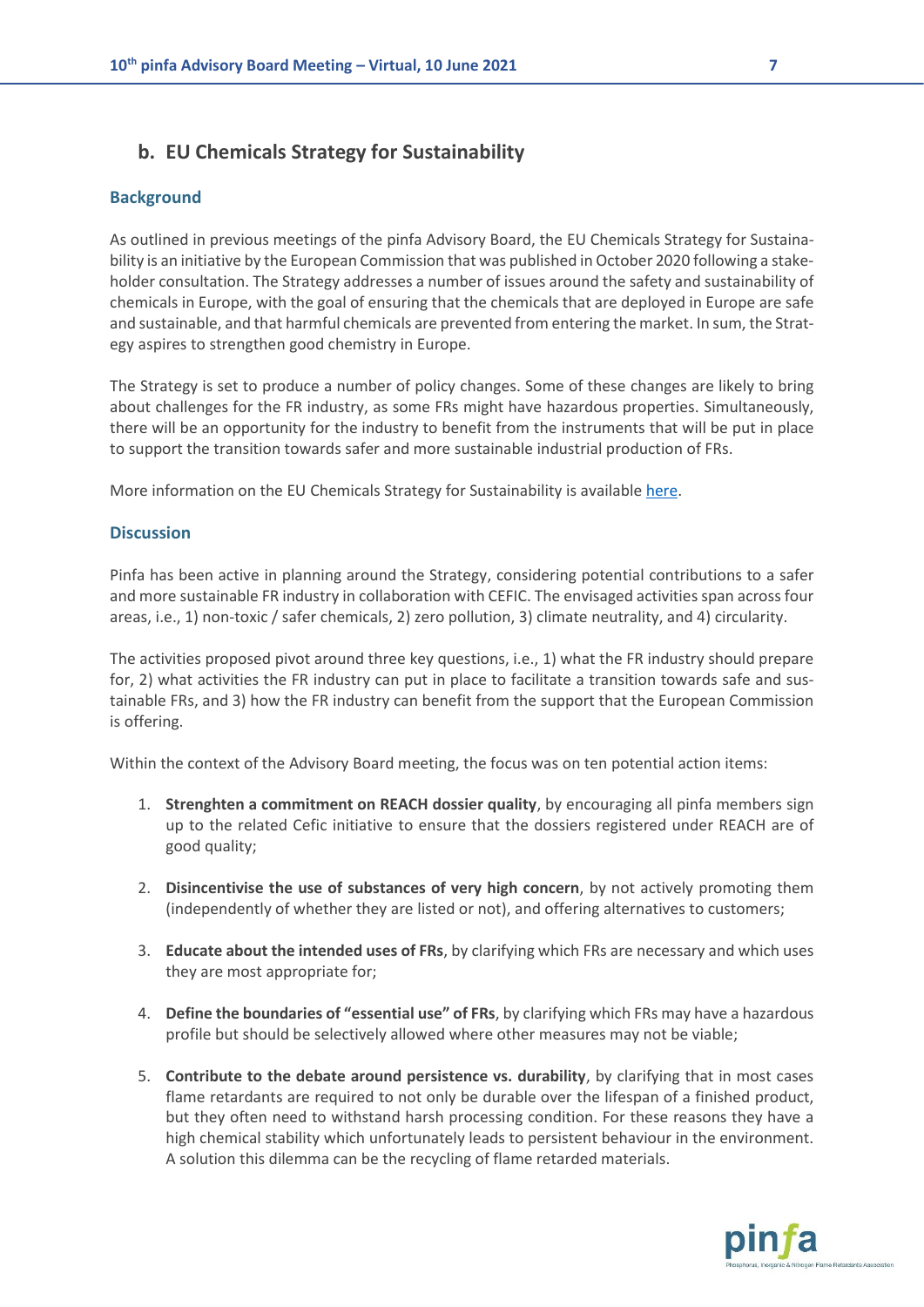- 6. **Contribute to demonstrating the safety profile of products**, by moving away from animal testing, whilst ensuring that there remain good ways to carry out testing;
- 7. **Enhance data sharing**, by working out how the data can be shared with researchers and consumers, while protecting companies that invest in studies from the competition;
- 8. **Generate more data on FRs**, by leveraging automated systems that enable to estimate the carbon footprint of products based on the aggregate of the chemicals thay constitute them;
- 9. **Contribute to the Sustainable Products Initiative, e.g.** through ingredient disclosure, by harnessing blockchain technology to seletively disseminate information on ingredients and how to recycle those;
- 10. **Contribute to the Safe and Sustainable by Design Initiative**, by considering not only the hazard profile of products at the design stage, but taking into account the lifecycle of products;
- 11. **Increase efforts to recycle FR materials**, not only by demonstrating that FR materials can be recycled, but also by identifying how they can be recycled, and supporting the infrastructure to recycle them.

Taking into account the points above, the discussion revolved around three interrelated items, that is, lifecycle assessment, ingredient disclosure, and recycling infrastructure.

There was an acknowledgement that the FR industry tends to address hazards independently from climate change and waste related issues. However, the latter set of issues warrants consideration of the product lifecycle in its entirety, and necessitates taking into account the ways in which raw materials are sourced, and how products are disposed of. This presents a number of challenges.

To enhance sustainability, there is a need to ensure that the systems for assessment are parameterised properly to integrate chemical hazards as well as other kinds of hazards. A major barrier to this is the difficulty of building out a scoring system to capture this range of criteria. Within this context, one compromise solution might be to develop a benchmarking system that would allow a certain degree of flexibility.

Ingredient disclosure is important not only for customers, but also for recyclers, who need to know which kinds of additives or substances are contained in a particular product or material. However, a passport-like approach is not void of challenges. Because each product would require that each individual component is certified, huge data sets would need to be generated and constantly updated to account the sustainability of the product. Within this context, one way forward would be to harness blockchain technology to make some insights available in the public domain.

Making recycled materials fit for the new use is a more complex issue than introducing a virgin material. There are a a number of technical ways to do this, and there is a need to decide with an eye to what is economically advantageous, as well as ecologic. Participants of the Advisory Board meeting expressed confidence that by enhancing collaboration with research and academia, the FR industry will identify good ways to produce FRs safely and sustainably.